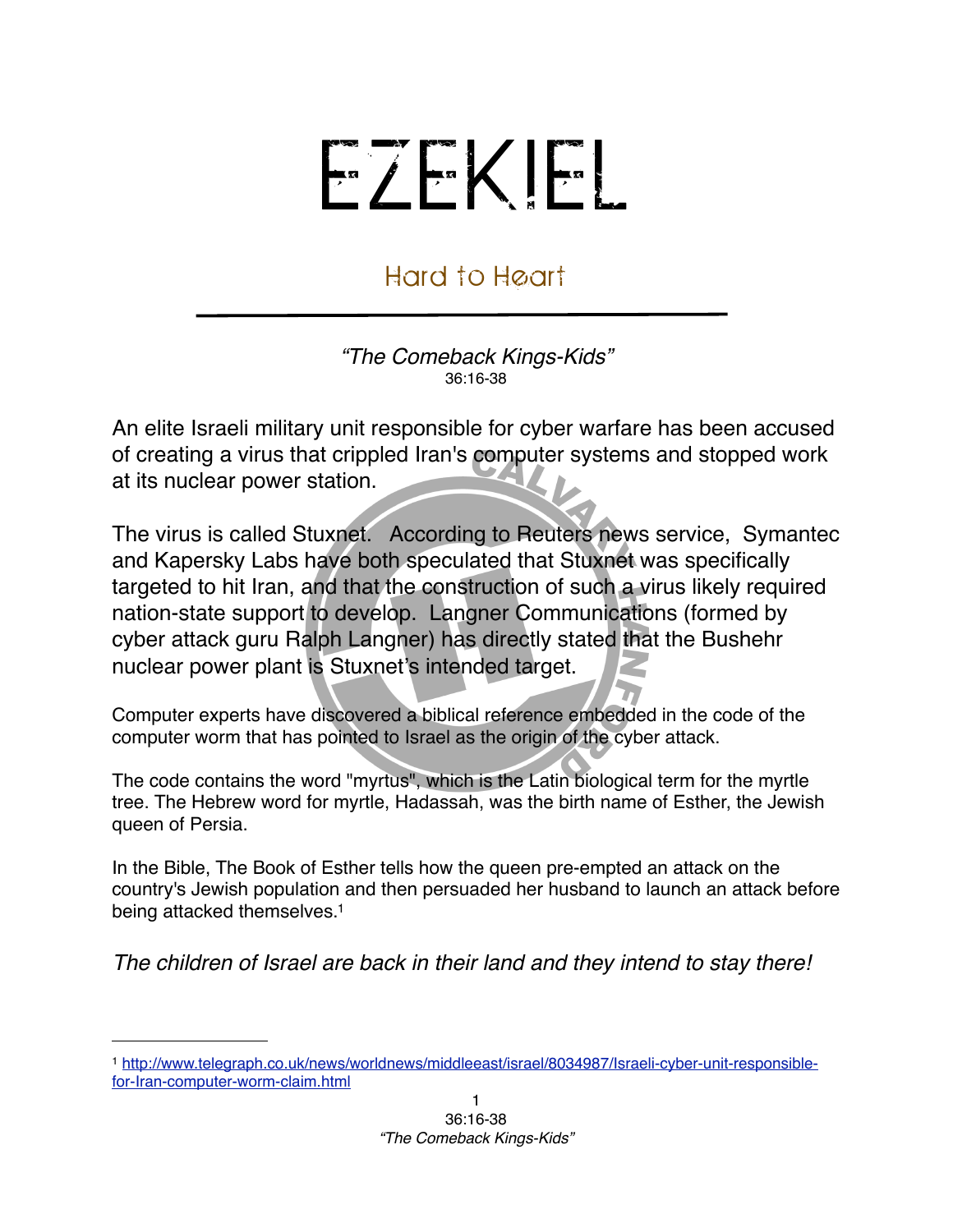More than that: God has brought them back for the last time in order to fulfill all His many promises to them.

Our text in Ezekiel is about the return of the Jews to their land. It is a prophecy coming true before our very eyes.

The opening verses of chapter thirty-six, verses one through fifteen, were about the restoration of the land itself. We saw in those verses the prediction that the land would become fruitful and productive. We saw how that is true of Israel today, which has emerged as a leader in world agriculture. There have also been recent discoveries of vast natural gas and oil fields.

The rest of chapter thirty-six is about the restoration of the people to their land. Ezekiel begins by discussing a little of the history behind their dispersion.

Ezekiel 36:16 Moreover the word of the Lord came to me, saying: Ezekiel 36:17 "Son of man, when the house of Israel dwelt in their own land, they defiled it by their own ways and deeds; to Me their way was like the uncleanness of a woman in her customary impurity. Ezekiel 36:18 Therefore I poured out My fury on them for the blood they had shed on the land, and for their idols with which they had defiled it. Ezekiel 36:19 So I scattered them among the nations, and they were dispersed throughout the countries; I judged them according to their ways and their deeds. Ezekiel 36:20 When they came to the nations, wherever they went, they profaned My holy name - when they said of them, 'These are the people of the Lord, and yet they have gone out of His land.'

Ezekiel 36:21 But I had concern for My holy name, which the house of Israel had profaned among the nations wherever they went.

Under the Law of Moses certain bodily discharges, especially of blood, rendered a person unable to participate in worship. It was therefore an image the Jews were aware of. It would appall them to see someone with a discharge of blood step anywhere near the Temple.

God used that as an illustration to say that the whole nation was defiled by the shedding of blood. This they had done both literally and figuratively.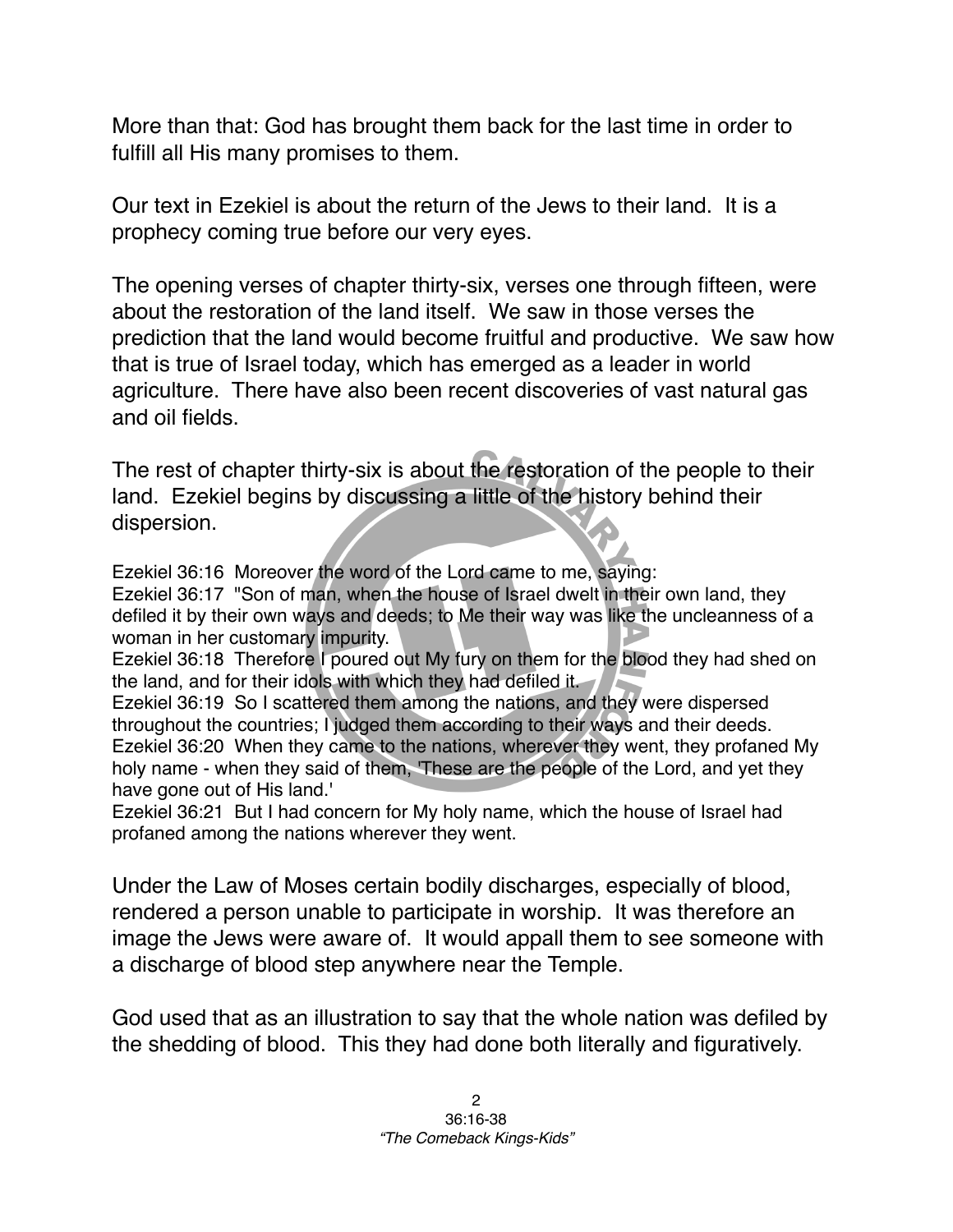- Literally they had degenerated into a violent society, shedding blood on the land.
- Figuratively it refers to the fact the leaders were misappropriating the law to oppress the people, especially those most in need of the law's protection.

The dispersion of the Jews brought God's name into reproach. It seemed to bystanders, especially the Gentile nations, as if He was not powerful enough to preserve them in their land. In fact the Lord loved them so much He was willing to suffer reproach while He disciplined them.

Ezekiel 36:22 "Therefore say to the house of Israel, 'Thus says the Lord God: "I do not do this for your sake, O house of Israel, but for My holy name's sake, which you have profaned among the nations wherever you went.

Ezekiel 36:23 And I will sanctify My great name, which has been profaned among the nations, which you have profaned in their midst; and the nations shall know that I am the Lord," says the Lord God, "when I am hallowed in you before their eyes.

Again and again God mentions that His name was "profaned" by His people. They ought to have carried God's name to the Gentiles in order to save them. Instead their representation of God was like profanity.

"Profanity" doesn't mean swearing or using foul language. It can include that. It's anything that is inappropriate for worship in God's Temple. The Greek word translated "profane" means *outside the Temple*, thus inappropriate.

Without becoming a weird traditionalist, or legalistic, there are things that are inappropriate in worship. Swearing is one of those things and that's why I can't condone edgy pastors who like to sneak-in cuss words to their sermons.

Personally I think secular songs, written by nonbelievers, have no place in worship.

As we await the return of the Lord more and more things are going to be suggested to be introduced to worship. Let's be open to change and growth but be careful of stuff that really is inappropriate.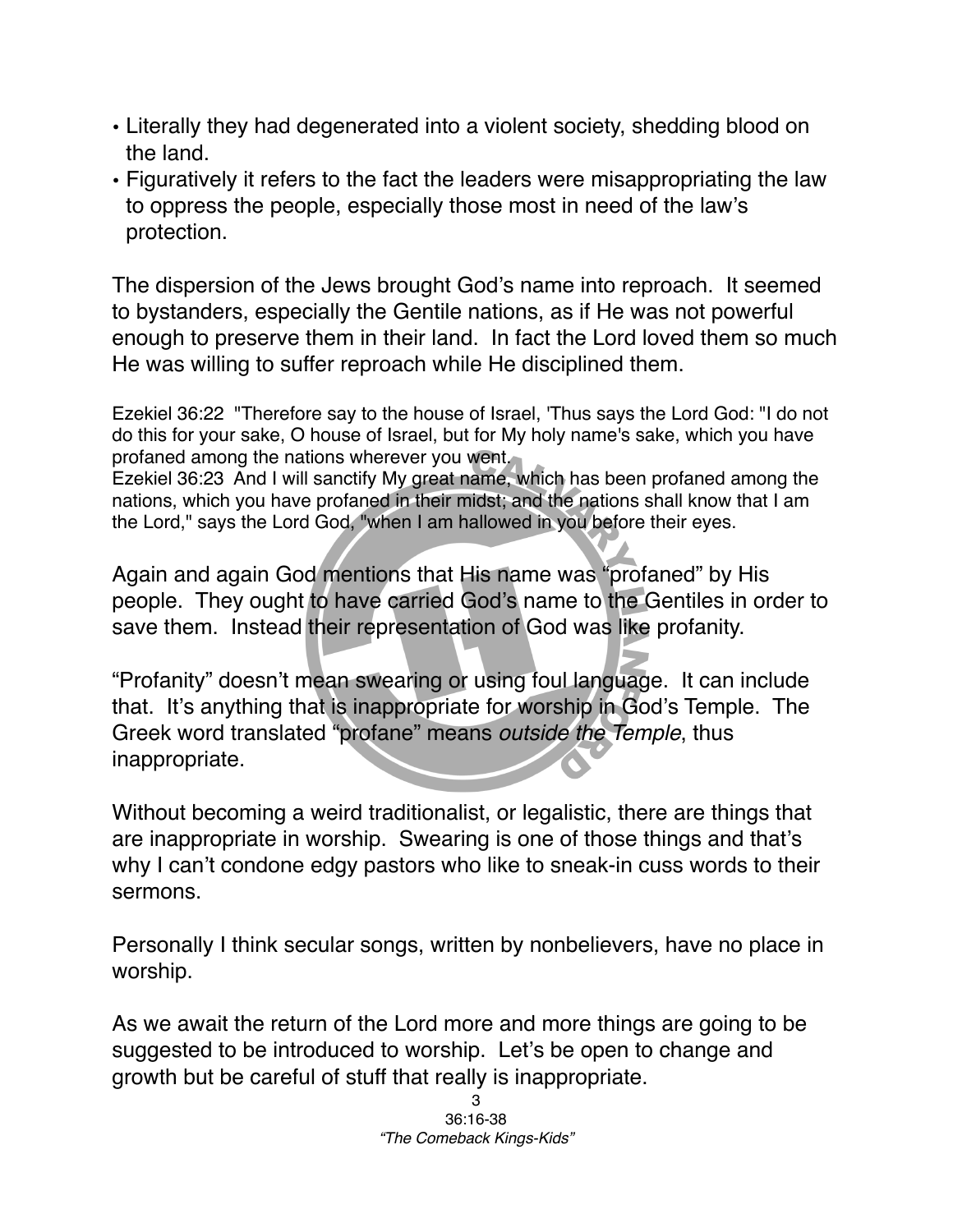Ezekiel 36:24 For I will take you from among the nations, gather you out of all countries, and bring you into your own land.

About once a year we do a prophecy update about the return of Jews from all over the world to Israel. *Aliyah* is the word used to describe the immigration of Jews back to the land of Israel. Someone who 'makes aliyah' is called *olah*, or *olim* (plural). On September 15 the Jerusalem Post posted a story titled, *17,880 immigrants arrived in 5770*. [2](#page-3-0) The article went on to point out that the number of Jews making aliyah continues to rise each year.

## *It's happening just as Ezekiel said it would!*

Ezekiel 36:25 Then I will sprinkle clean water on you, and you shall be clean; I will cleanse you from all your filthiness and from all your idols.

Ezekiel 36:26 I will give you a new heart and put a new spirit within you; I will take the heart of stone out of your flesh and give you a heart of flesh.

Ezekiel 36:27 I will put My Spirit within you and cause you to walk in My statutes, and you will keep My judgments and do them.

This is a promise to the Jews. It hasn't happened yet but will in the future. It is a promise that all Israel will be saved to serve the Lord.

How is that going to be accomplished? God will put Israel through the Great Tribulation.

The Tribulation is a seven-year period of time at the end of our current history during which God pours out His wrath upon the earth to prepare it for the Second Coming of Jesus Christ. It is described in great detail in the Revelation of Jesus Christ, in chapters six through nineteen.

The Tribulation makes no sense unless you understand it is primarily about God preparing the nation of Israel to receive Jesus Christ as their Messiah. It's called the time of Jacob's trouble, referring to the descendants of the patriarch Jacob (whose name was changed to Israel).

People who say the church must go through the Tribulation in order to be somehow 'purified' are wrong on two counts:

<span id="page-3-0"></span><sup>2</sup> <http://www.jpost.com/LandedPages/PrintArticle.aspx?id=187135>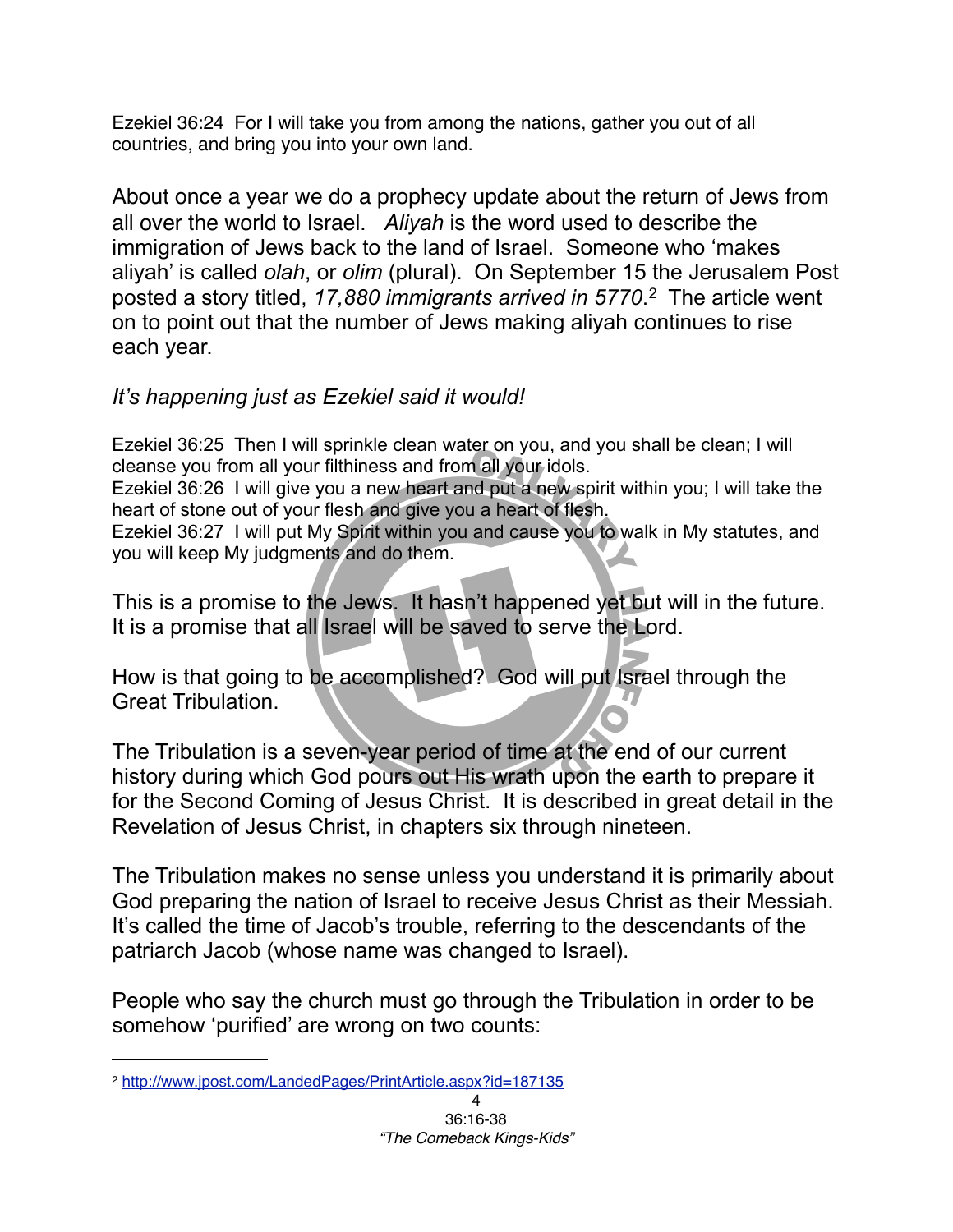- 1. First, it is the time God has set aside to deal with Israel, not the church.
- 2. Second, Jesus said He would purify His church not by the Tribulation but by the washing of the water of the Word of God.

The first half of the Great Tribulation will be a time of relative peace for the Jews. The man we know as the antichrist will enforce a peace treaty with Israel allowing them to rebuild their Temple. But exactly half-way through the seven years, the antichrist will enter that Temple, stop the sacrifices, and desecrate the Temple by erecting a statue of himself. He will demand to be worshipped as God.

The Jewish people will be outraged and will refuse to bow down. When they do this, the antichrist will become obsessed with destroying them. That will be his primary goal during the second half of the Tribulation.

The persecution of the Jews will be fierce. But God will supernaturally protect them. At the return of Jesus, in His Second Coming, all the Jews left alive will see him and be saved.

All this is anticipated in verses twenty-five through twenty-seven. Verse twenty-eight follows the Second Coming; it's the establishment of the kingdom on the earth.

Ezekiel 36:28 Then you shall dwell in the land that I gave to your fathers; you shall be My people, and I will be your God.

This takes place after the Great Tribulation, and after the Second Coming. The Lord will establish a kingdom on the earth for one thousand years. Israel will dwell in the land and worship the Lord. The Lord will rule over the earth from Jerusalem. You can read about it in chapter twenty of the Revelation.

Ezekiel 36:29 I will deliver you from all your uncleannesses. I will call for the grain and multiply it, and bring no famine upon you.

Ezekiel 36:30 And I will multiply the fruit of your trees and the increase of your fields, so that you need never again bear the reproach of famine among the nations.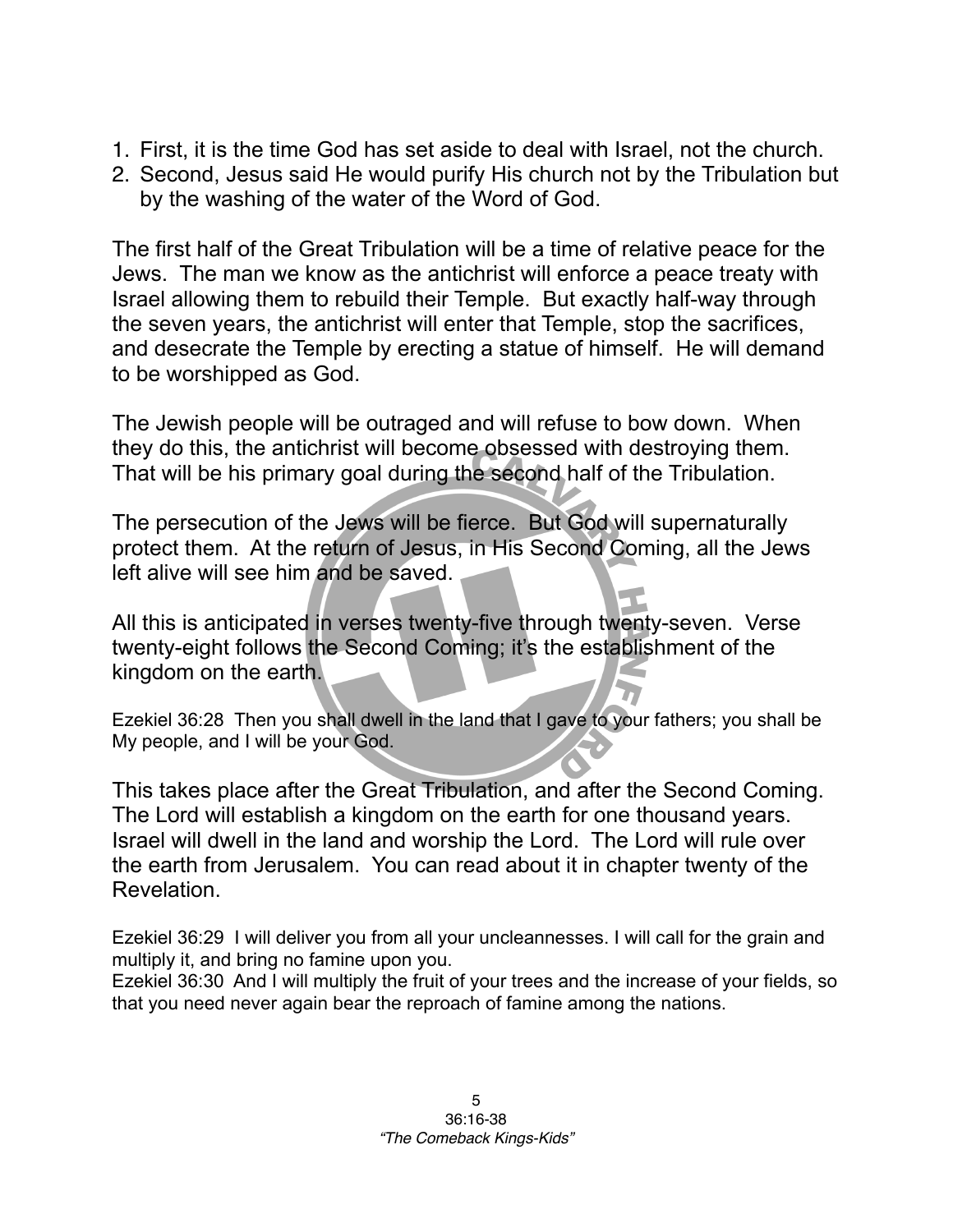Both land and people will finally be blessed and be a blessing as God intended all along.

Ezekiel 36:31 Then you will remember your evil ways and your deeds that were not good; and you will loathe yourselves in your own sight, for your iniquities and your abominations.

"Then" is a summary of what the Lord has been talking about. "Then," in the last days through the Tribulation and by His Second Coming, Israel will be saved.

Ezekiel 36:32 Not for your sake do I do this," says the Lord God, "let it be known to you. Be ashamed and confounded for your own ways, O house of Israel!"

Not for any worth or worthiness in them; not for any merit or desert of theirs; not for any goodness in them, or works of righteousness done by them. God chose Israel to reveal His own nature of love and grace.

Salvation has always been by grace through faith. A person believes God and God accounts it to them for righteousness based on the finished work of Jesus Christ on the Cross. It's how saints were saved in the Old Testament as well as the New.

Ezekiel 36:33 'Thus says the Lord God: "On the day that I cleanse you from all your iniquities, I will also enable you to dwell in the cities, and the ruins shall be rebuilt. Ezekiel 36:34 The desolate land shall be tilled instead of lying desolate in the sight of all who pass by.

Ezekiel 36:35 So they will say, 'This land that was desolate has become like the garden of Eden; and the wasted, desolate, and ruined cities are now fortified and inhabited.'

The land and the people of Israel will be an illustration of the grace of God to the other nations of the world in the future kingdom on earth.

Ezekiel 36:36 Then the nations which are left all around you shall know that I, the Lord, have rebuilt the ruined places and planted what was desolate. I, the Lord, have spoken it, and I will do it."

Jesus once said that if He does not return when He does, at the end of the Great Tribulation, no flesh on earth would remain. Much of the earth's